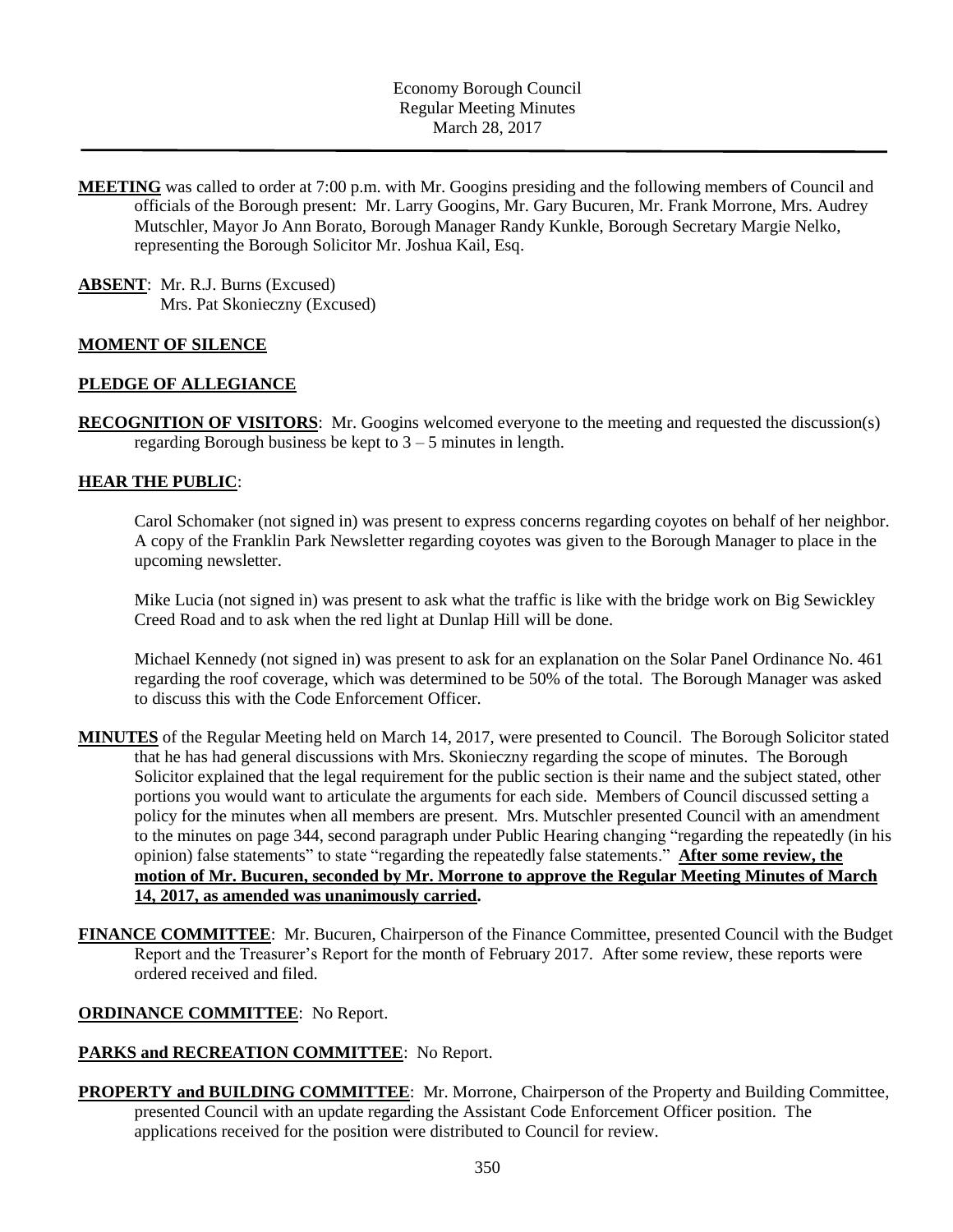# **PUBLIC SAFETY COMMITTEE**: No Report.

- **PUBLIC WORKS (PW) COMMITTEE**: Mrs. Mutschler, Chairperson of the Public Works Committee, presented Council with updates regarding the following issue(s). Mrs. Mutschler requested an executive session to discuss a personnel matter.
	- 1. Public Works Bi-monthly Report After some review and discussion, this report was ordered received and filed.
	- 2. Proposed 2017 Roadway Improvement Project Mrs. Mutschler stated that she was forwarded the road paving information from the Public Works Foreman and would need to co-ordinate with the Borough Engineer.
	- 3. Public Works Position The Borough Solicitor stated he has received a quote from ADP for background checks and HR services. The ADP quote will increase our expenses by approximately \$700.00 a year for five (5) background checks per year, any additional background checks will cost \$25.00 each. The Borough Solicitor stated that he also contacted CSI for pricing on background checks and found that the standard check starts at \$25.00 with extra fees for each additional type of request. Members of Council discussed the possibility of needing to do more hiring (expanding) for the Borough. **After some review and discussion, the motion of Mrs. Mutschler, seconded by Mr. Bucuren to authorize the Borough Solicitor to move forward in getting information for Council from ADP was unanimously carried.**
- **MAYOR'S REPORT**: Mayor Borato presented Council with updates regarding the following issue(s). Mayor Borato requested an executive session to discuss a police department personnel matter.
	- 1. Hiring of Police Officer A recommendation to extend an offer of employment to Mr. Pierson J. Pollock should he pass the necessary testing was approved. Mr. Pollock has successfully passed the required testing and will begin working for the Borough on April 3, 2017. Mrs. Mutschler requested that the new officer come to a meeting to introduce himself.
	- 2. Disposal of Police Interceptor The in-operable 2010 Crown Victoria (Veh. No. 310) has been awaiting disposal. The Borough Manager recommended using Route 422 Auctions as we have done in the past. **After some review and discussion, the motion of Mr. Morrone, seconded by Mr. Bucuren to authorize the sale of the 2010 Crown Victoria was unanimously carried.**
	- 3. Purchase of Police Interceptor Chief O'Brien is requesting permission to purchase a 2017 Ford Police Interceptor. The 2010 Crown Victoria (Veh. No. 313) has been repaired and is in operation with a recommendation to continue use until a new vehicle is purchased. This vehicle could be repainted and used as a Borough vehicle, should Council chose to do so. **After some discussion, the motion of Mr. Bucuren, seconded by Mr. Morrone to authorize the purchase of a 2017 Ford Police Interceptor was unanimously carried.**
	- 4. Letter of Encouragement (Donald Thomas) A letter to the Mayor and Borough Council was received from Mr. Donald Thomas encouraging them to take a strong role in proactively leading all of us to abide by the codes of the Borough. Members of Council discussed junk vehicles within the Borough. The Borough Manager was asked to discuss this matter with the Code Enforcement Officer.
	- 5. Beaver County Transit Authority (BCTA) Mayor Borato received an email from a resident regarding concerns with the Northern Lights Shopping Center BCTA Shelter. The shelter is below road grade and pools with water. Members of Council discussed who is responsible for the shelter. The Borough Manager presented some background on this issue and stated he will contact the BCTA to discuss.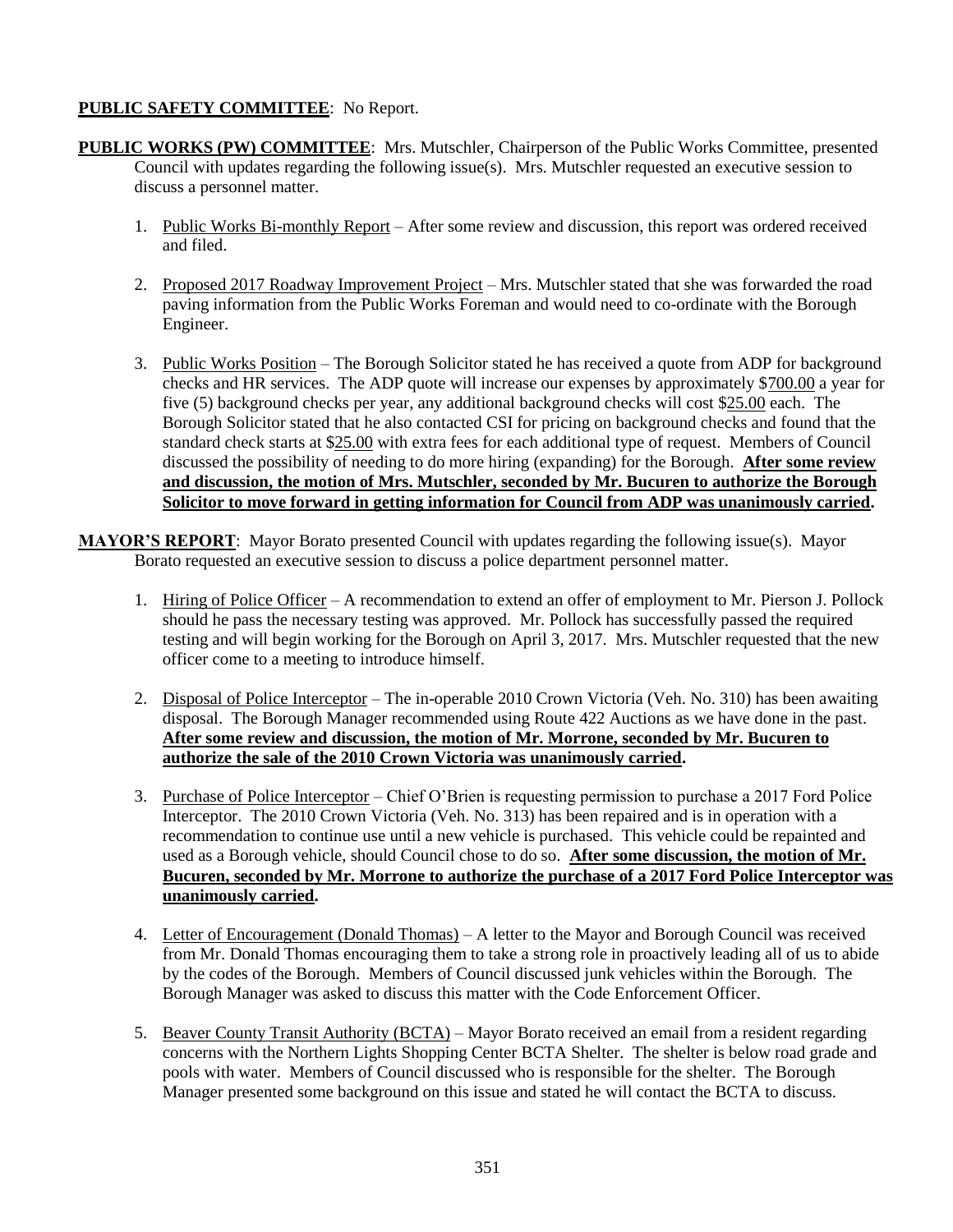**SOLICITOR'S REPORT:** The Borough Solicitor presented Council with updates regarding the following issue(s). The Borough Solicitor requested an executive session to discuss a police department personnel matter.

- 1. Skonieczny Lawsuit No update at this time.
- 2. Ambridge Water Authority Agreements (AWA) The Borough Solicitor recommended postponing this matter until all members of Council were present because of some prior discussions with Council Member(s) regarding this topic.

## **OLD BUSINESS**:

- 1. Fee Resolution This matter is still on hold due to input from the Planning Commission has not yet been received.
- 2. Non-organized Employee Resolution No. 457 This matter will be discussed in executive session as a personnel matter.
- 3. Bonding for Borough The Borough Auditor has recommended an amount above the normal maximum amount available at any given time. The Borough Manager and Borough Secretary are working on an amount, checking with other municipalities and then checking with the bonding company for bond pricing. Mrs. Mutschler asked if this is for office staff only and that it should include anyone signing checks. The Borough Solicitor stated that this is advisable but not legally required. Mrs. Mutschler stated, after contacting the PSAB, that rubber stamps should not be used.
- 4. Employee Dishonesty Rider The Borough Manager stated that this matter is tied in with bonding for the Borough.
- 5. Public Works Department Position This matter was discussed during the Public Works Committee report.
- 6. Assistant Code Enforcement Services This matter was discussed during the Property and Building Committee report.
- 7. Borough Auditor Recommendations (Maher Duessel) The Borough Manager emailed a written reply to Council regarding the Borough Auditor recommendation items for review and discussion. This reply was forwarded to the Borough Auditor as well.
- 8. Petty Cash Check No. 25576 The Borough Solicitor stated that the Borough's Attorney was the one who requested the copies that was questioned at the last meeting. The Borough Manager stated that a draft petty cash policy was forwarded to the Finance Committee for review. Members of Council discussed the issue of paying something that was already spent, the possibility of ongoing expenses and an easy pass for turnpike use. **After some review and discussion, the motion of Mrs. Mutschler, seconded by Mr. Morrone to approve the payment of check number 25576 payable to Petty Cash in the amount of \$448.03 was unanimously carried.**
- 9. Reducing the Number of Bank Accounts The Borough Solicitor is reviewing this matter.
- 10. Purchase of Police Interceptor This matter was discussed during the Mayor's Report.

## **NEW BUSINESS**:

1. Resolution No. 460 – Appointing a Delegate and an Alternate Delegate to the Tax Collection Committee of Beaver County - A Resolution of the Borough of Economy appointing a delegate and an alternate delegate to the Tax Collection Committee of Beaver County was presented to Council for review. The